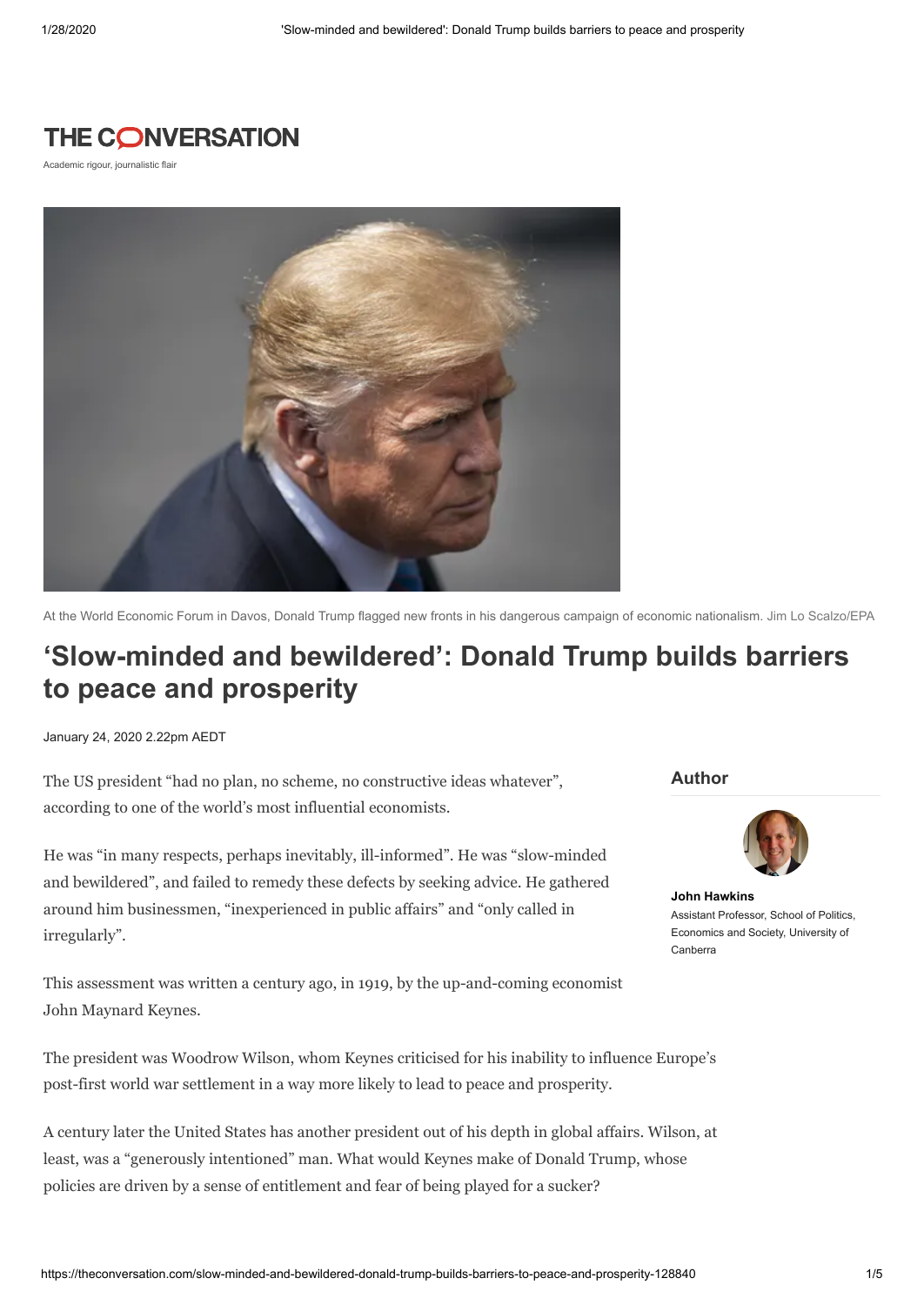This week, at the World Economic Forum in Davos, Trump flagged new fronts in his dangerous campaign of economic nationalism. He reaffirmed his intention to reshape the World Trade Organization, which he [said](https://www.indiatoday.in/business/davos-2020/story/davos-summit-us-developing-nation-too-wto-unfair-years-donald-trump-1639275-2020-01-23) been "very unfair to the United States for many, many years".

### *Read more: Myth busted: [China's status](http://theconversation.com/myth-busted-chinas-status-as-a-developing-country-gives-it-few-benefits-in-the-world-trade-organisation-124602) as a developing country gives it few benefits in the World Trade Organisation*

He fretted about the "tremendous advantages" given to China and India. He threatened tariffs on European cars if the European Union didn't agree to a "fair" free-trade deal.

The barrier-besotted president is pretty much everything Keynes warned against as ruinous to the prospects of a lasting peace.

#### **A tale of two presidents**

Keynes had observed Wilson at the talks in [Paris](https://insidestory.org.au/recalling-the-consequences-of-keyness-economic-consequences-of-the-peace/) to conclude the Treaty of Versailles, which set out the detail of terms and conditions following Germany's surrender (on November 11 1918) to end the war.

Wilson had proposed 14 points for a "just and stable peace" but proved completely ineffectual at the talks. The result was a treaty with terms so punitive for Germany they arguably created the conditions for Adolf Hitler to come to power, and thus led to the second world war.

Keynes's disquiet with the treaty led him to write the book The Economic [Consequences](https://oll.libertyfund.org/titles/keynes-the-economic-consequences-of-the-peace) of the Peace.

Wilson's great failure was his inability to prevent punitive action. Trump's is his love of punitive action. If his default stance in international diplomacy was to be summed up in a three-word slogan, it would be "Make Them Pay".

In the longer term his administration's intransigence on climate change may well prove Trump's worst policy legacy to the world. But right now he is doing most damage through bringing back tariffs, particularly in the trade war started with China.

Trump has claimed (more than a hundred times in 2019, by one [count\)](https://finance.yahoo.com/news/trump-has-made-this-false-claim-about-china-and-tariffs-at-least-100-times-182318319.html) that he has made China pay by imposing tariffs on Chinese exports to the US. The truth, of course, is that US import tariffs "were almost [completely](https://www.jstor.org/stable/26796842?seq=1#metadata_info_tab_contents) passed through into US domestic prices". China pays through its goods being less competitive.

#### **Trade war costs**

Trump has bragged just as loudly about winning the peace. A week ago he declared a ["phase](https://ustr.gov/about-us/policy-offices/press-office/press-releases/2020/january/economic-and-trade-agreement-between-government-united-states-and-government-peoples-republic-china) one" trade deal as "the biggest deal [anybody](https://www.whitehouse.gov/briefings-statements/remarks-president-trump-signing-u-s-china-phase-one-trade-agreement-2/) has ever seen".

But really all this agreement does is reverse some of the harmful actions the US has taken. It has been aptly called a "partial and [defective](https://www.ft.com/content/65557ec4-3851-11ea-a6d3-9a26f8c3cba4)" truce.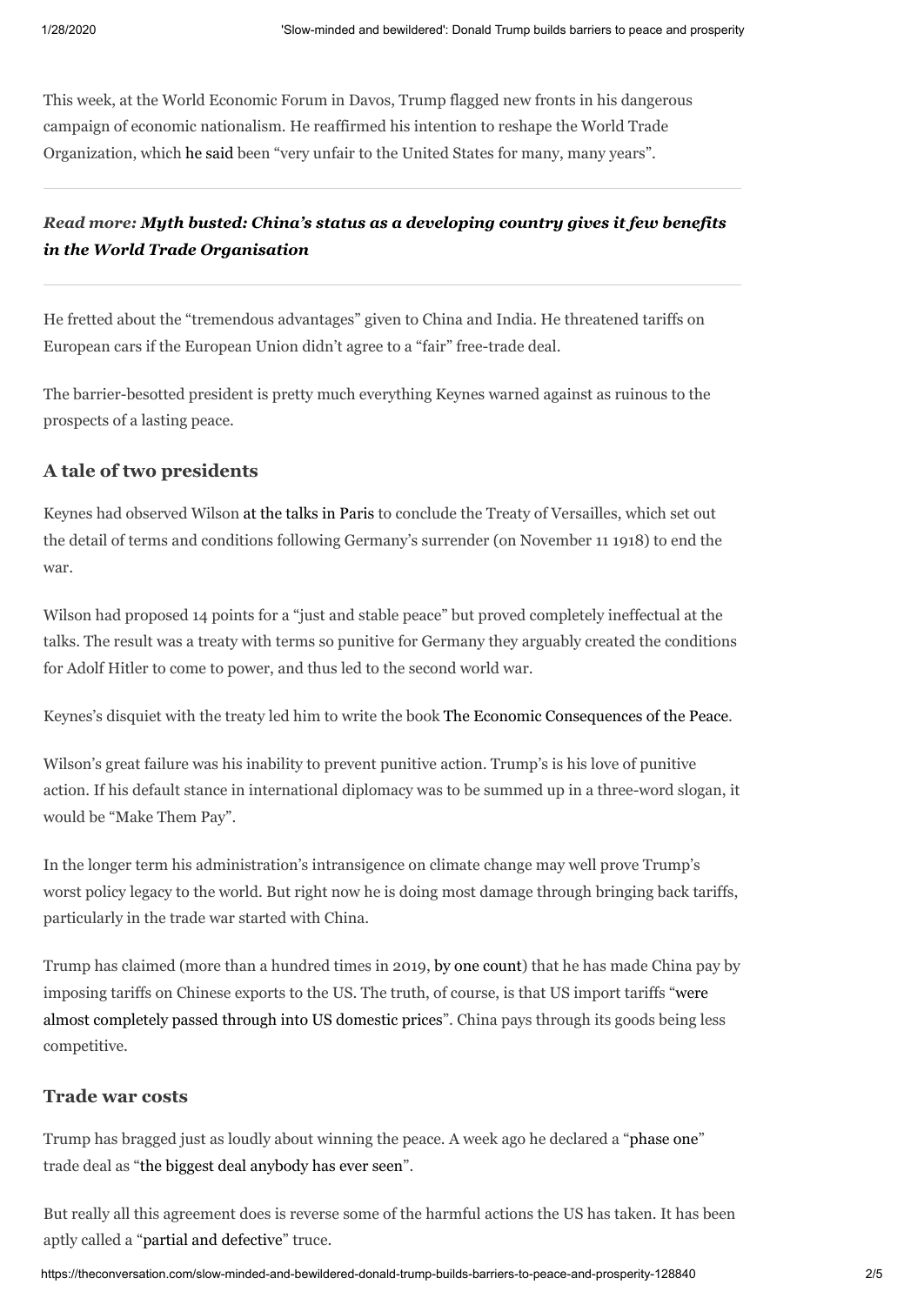This week the International Monetary Fund (IMF) updated [modelling](https://www.imf.org/en/Publications/WEO/Issues/2019/10/01/world-economic-outlook-october-2019#Chapter%201) first published in October 2019 estimating the damage the US-China trade war will do in 2020.

Its initial modelling estimated the tit-for-tat tariffs would reduce the level of global GDP in 2020 by 0.8 percentage points. Trump's "biggest deal anybody has ever seen" will reduce that harm, but by just 0.3 [percentage](https://blogs.imf.org/2020/01/20/tentative-stabilization-sluggish-recovery/) points, meaning world growth will be 3.3%, rather than 3.8% in 2020. And that's only, says IMF chief economist Gita Gopinath, if the deal proves durable.

The IMF's October 2019 modelling included a breakdown of how much various economies would suffer in 2020 from the trade war. It estimated China's real GDP would be 2 percentage points lower than otherwise, with the US down 0.6 percentage points. Europe and Japan would lose about 0.5 percentage points.





[IMF, World Economic Outlook, October 2019](https://www.imf.org/en/Publications/WEO/Issues/2019/10/01/world-economic-outlook-october-2019#Chapter%201)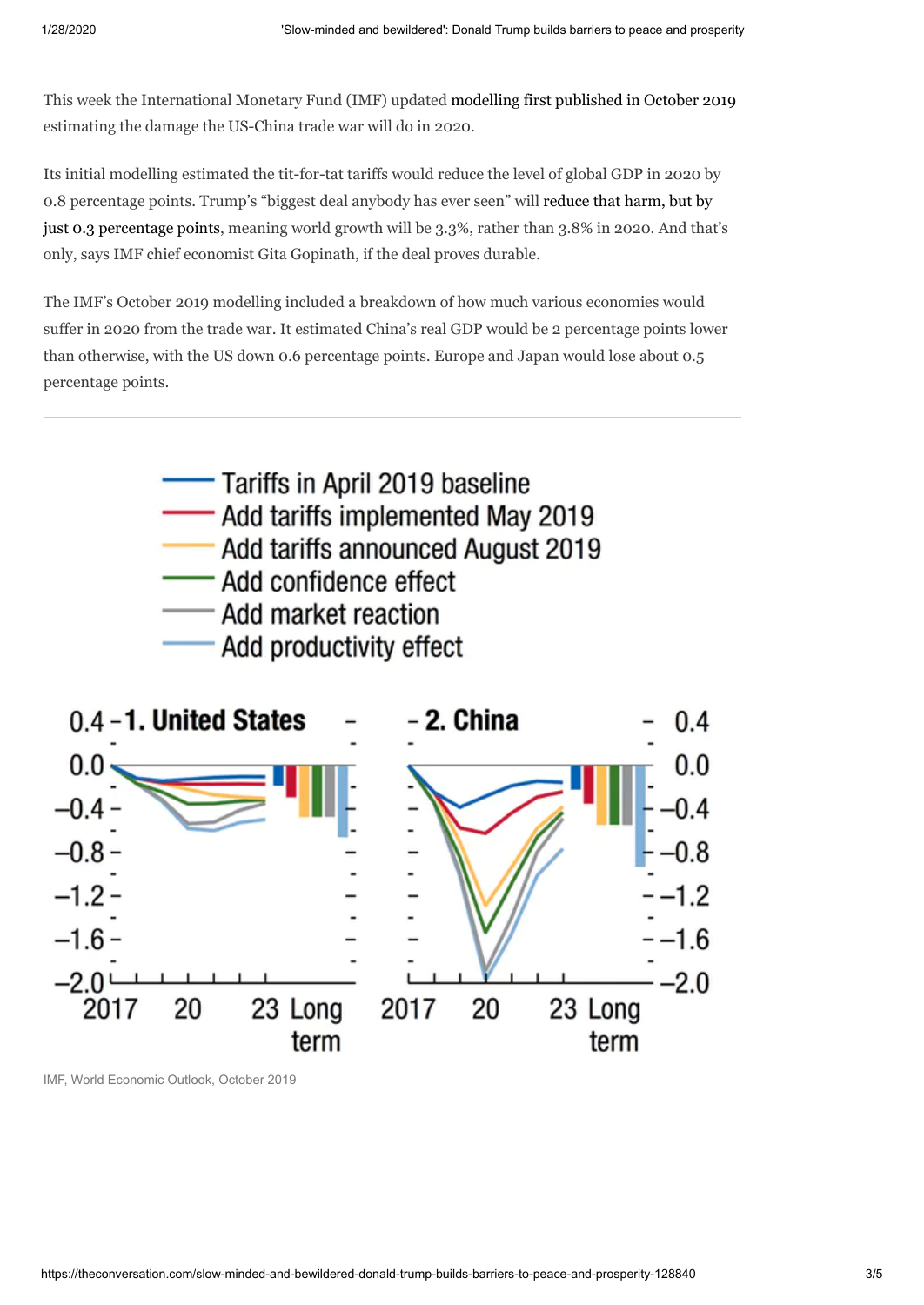

IMF estimates of the effect of US-China trade barriers. [IMF World Economic Outlook, October 2019](https://www.imf.org/en/Publications/WEO/Issues/2019/10/01/world-economic-outlook-october-2019#Chapter%201)

China's economy is growing at three times the rate of the US – an estimated 6% [compared](https://www.imf.org/external/pubs/ft/weo/2019/02/weodata/index.aspx) with  $2\%$  – so the hit is almost equal. In terms of lost GDP per capita – a proxy measure for how much the tariffs cost individuals on average – the cost is about US\$400 a year for both US and Chinese citizens.

Given China's median income is well below that of the US, that forgone extra income hurts more in China – something fitting the Trumpian narrative that the trade war is making China pay more.

But the lesson of history is that punitive actions come back to bite. As Keynes so eloquently [wrote](https://books.google.com.au/books?id=Rl2LDwAAQBAJ&pg=PT34&lpg=PT34&dq=%22the+prosperity+and+happiness+of+one+country+promotes+that+of+others%22&source=bl&ots=dYmXtXL7wQ&sig=ACfU3U1aFdrZ1dXO_U_rILYVHXfYezSlrg&hl=en&sa=X&ved=2ahUKEwjn09makZvnAhU26XMBHVOKChAQ6AEwA3oECAYQAQ#v=onepage&q=%22the%20prosperity%20and%20happiness%20of%20one%20country%20promotes%20that%20of%20others%22&f=false) a century ago, "the prosperity and happiness of one country promotes that of others".

#### *Read more: What's worse than the [US-China](http://theconversation.com/whats-worse-than-the-us-china-trade-war-a-grand-peace-bargain-111608) trade war? A grand peace bargain*

Crucial to peace and prosperity, Keynes said, was free trade, which he hoped could mitigate the adverse "new political frontiers now created between greedy, jealous, immature, and economically incomplete nationalist States".

Wilson aspired but failed to replace a world order based on conflict between great powers with one based on rules and reason. Trump, by contrast, seems to prefer conflict over rules and reason.

A punitive approach to international economic relations failed a century ago. We have good reason to fear it now.



**[America has a unique 300 year old view of free trade – UK must recognise this to strike](https://theconversation.com/america-has-a-unique-300-year-old-view-of-free-trade-uk-must-recognise-this-to-strike-a-deal-130490) a deal**